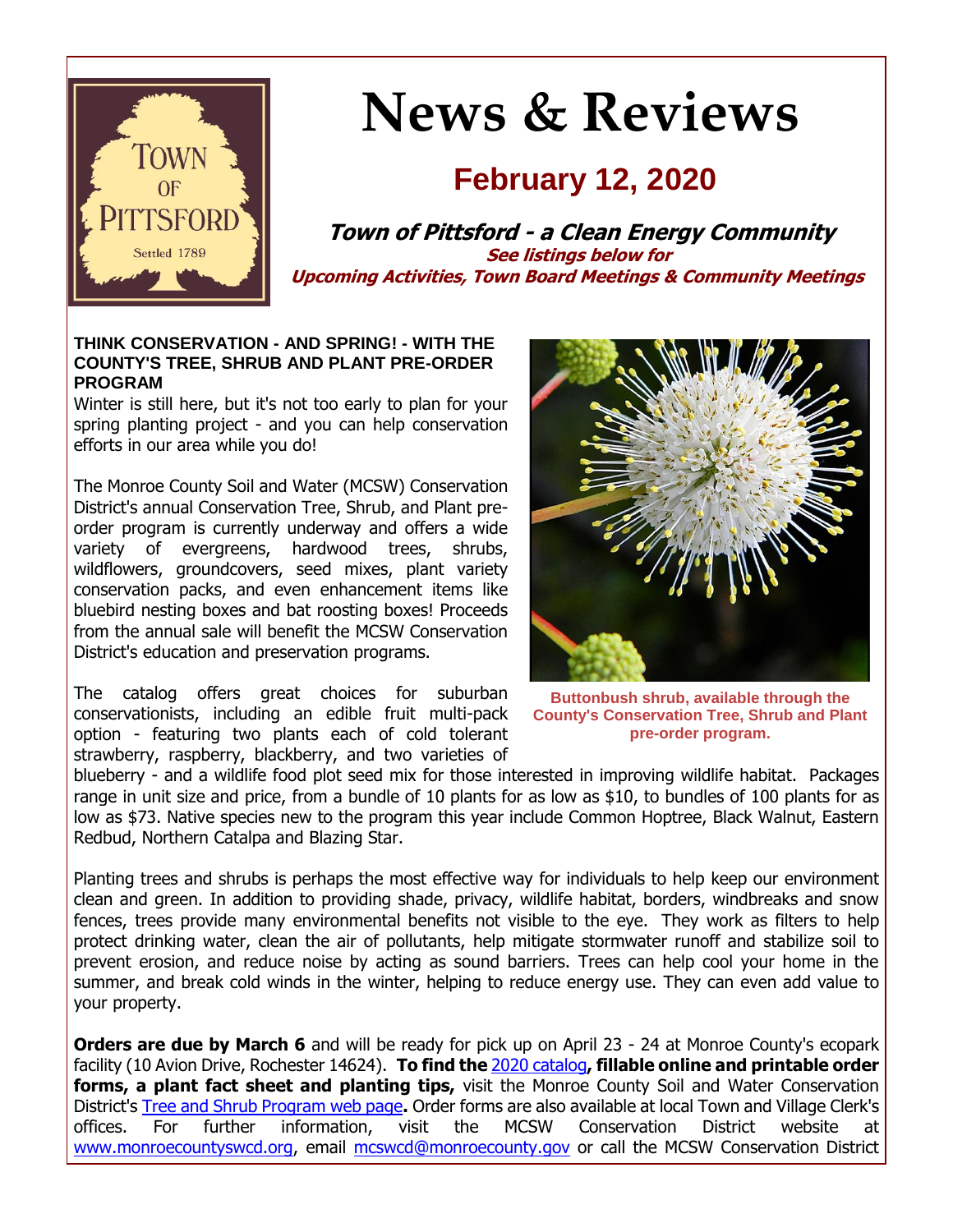office Monday - Friday, 8:00am-4:00pm, at (585) 753-7380. Improve the environmental health of your property and support local conservation efforts - place your order today!

**NYS DOT MEETING ON PROPOSED RT 31/STATE STREET BRIDGE PROJECT THIS THURSDAY** The NY State Department of Transportation will host a second public information meeting **this Thursday, February 13** regarding their proposed Route 31/State Street bridge rehabilitation project. The content and information will be the same as that shared at the NYSDOT's public meeting held December 17, 2019.

The NYSDOT project includes work on the State Street Bridge, paving work on Main Street and State Street, and significant pedestrian safety improvements. The open-house style meeting will be held on Thursday, February 13 from 5:00 - 6:30pm at the Pittsford Community Library, 24 State Street. Those interested in attending may arrive at any time during the meeting to review the project details, which will include the scope of work and planned traffic detours during construction. NYSDOT staff will receive public comments and answer individual questions. No formal presentation will be made during the meeting.

For further information, or to request a sign language interpreter or assistive listening system, please contact Katherine Fragale at (585) 371-9245 or Katherine. Fragale@dot.ny.gov.

#### **"SLAVE EXPERIENCE & THE UNDERGROUND RAILROAD" AT THE LIBRARY THIS SATURDAY**

The Pittsford Community Library is celebrating Black History Month in February with a variety of outstanding programs. This **Saturday, February 15** from 2:00 - 3:00pm features a presentation entitled **"The Slave Experience and the Underground Railroad."** Underground Railroad enthusiast Jerry Bennett will share his maps, songs, books, handouts, stories and visual aids in a unique presentation about the slave experience. The program is free and open to the public and will be held in the Library's Fisher Meeting Room; no registration required.

For more information about this and other Library programs, visit the [Library's online program calendar](http://r20.rs6.net/tn.jsp?f=001Z875Z-xlJyTHNT9NS47IYP6iNlXIM5lQE7VHS_rKQf2mpFLdgj_SKjqFME6Uz3p2Ym3a0ofDV-5wgNga4fJgJCZKoBS1yd7mCUlIxd8UzQjCdfK8qAvpaooEvDgt4c-OgtRWF12zwNwnQD9UyHcTUy-teOitoqY9OGNhPvLBST33CAA4er4opZqchxdPsG_rfz_bWfEgFqo3MmVIjQD61GT1pj0Plj1VwjkmW69Yci_JVhV5i7m3qowjbIAkFkQ3qR9cYG5-AmX7vKh5CVqv5_xhMtmWLDL2-NYlnM1x9a0W0MvSpwoq4Y2qBdHx7cSRRw6ANMIRNtv6BLmMtrL0Quf6-F7JqA7fqqh9qr4yeguUcuwrg7T9r5HLI_vQeaRW_dbOhaa36nY=&c=piFAXblsKB5NB4c65cFz_Cb9RpnuqYnENYTcsOgnIkiDBnUdTm1gqA==&ch=KbQHd0DHVZRS0URXFUxuHouN65VjXm_m5JZePKcTp-dWMw2nouCxAw==) or call 249-5481. The Pittsford Community Library is located at 24 State Street.

#### **WOWEE! LIVE ANIMAL AMBASSADORS AT THE LIBRARY THIS SUNDAY, 2/16**

Things will get a little wild at the Pittsford Community Library this Sunday, February 16. World of Wildlife Educational Encounters (WOWEE!) will join us from 2:00 - 3:30pm and connect attendees to the natural world through unique live animal encounters. Participants will learn about the critical problems facing wildlife, no matter where they are located on our planet, and what steps we can take to help conserve our wild places and their inhabitants. Come and meet a Fennec fox, an alligator, a prairie dog and others! The program is free and open to the public and will be held in the Library's Fisher Meeting Room; no registration required.

For more information about other Library programs, visit the [Library's online program calendar](http://r20.rs6.net/tn.jsp?f=001Z875Z-xlJyTHNT9NS47IYP6iNlXIM5lQE7VHS_rKQf2mpFLdgj_SKjqFME6Uz3p2Ym3a0ofDV-5wgNga4fJgJCZKoBS1yd7mCUlIxd8UzQjCdfK8qAvpaooEvDgt4c-OgtRWF12zwNwnQD9UyHcTUy-teOitoqY9OGNhPvLBST33CAA4er4opZqchxdPsG_rfz_bWfEgFqo3MmVIjQD61GT1pj0Plj1VwjkmW69Yci_JVhV5i7m3qowjbIAkFkQ3qR9cYG5-AmX7vKh5CVqv5_xhMtmWLDL2-NYlnM1x9a0W0MvSpwoq4Y2qBdHx7cSRRw6ANMIRNtv6BLmMtrL0Quf6-F7JqA7fqqh9qr4yeguUcuwrg7T9r5HLI_vQeaRW_dbOhaa36nY=&c=piFAXblsKB5NB4c65cFz_Cb9RpnuqYnENYTcsOgnIkiDBnUdTm1gqA==&ch=KbQHd0DHVZRS0URXFUxuHouN65VjXm_m5JZePKcTp-dWMw2nouCxAw==) or call 249- 5481. The Pittsford Community Library is located at 24 State Street.

#### **SENIORS LUNCH AND CITIZEN PREPAREDNESS PROGRAM THIS TUESDAY, 2/18**

Seniors, join us at 12noon in the VanHuysen Community Room at the Spiegel Pittsford Community Center this Tuesday, February 18 for a delicious lunch and a program that will teach you to be prepared for a variety of emergency situations. A representative from the American Red Cross will present "Citizen Preparedness for Seniors." Lunch will include BLT wrap, baked beans and cherry tart for dessert. Cost is \$6.00 per person; advance registration and payment is required. For more information and to register, stop by the Senior Programs office at the Community Center or call 248-6235.

The Town's Spiegel Pittsford Community Center is located at 35 Lincoln Avenue. To learn more about our programs, activities and services for seniors [click HERE to visit the Seniors page](http://www.townofpittsford.org/home-seniors?utm_source=eNews+2-12-20&utm_campaign=eNews+02-12-20&utm_medium=email) on the Town website, [read](http://r20.rs6.net/tn.jsp?f=001Z875Z-xlJyTHNT9NS47IYP6iNlXIM5lQE7VHS_rKQf2mpFLdgj_SKtA0vOz8eJgFxB-R19DnoW8OYaKReAZ3E4tEQTJMrSUsbYl-IVUWBUD1e8dOHNP9upZykO1C-chKAzDzT8mhRUvsFEqQW3EioR_i-dMaFQYBicVOi8Rjzer-KlieWWEUiG-I3LZGY_OsxEuh0O7ieBVgAGm_dlxpL2fWo43R4UhOnhoMxZYJjEqEX5sfzqKODW-j0pCS0UJHCa-KmxRwjww2_uU04t7QobbqzsQlE3i7JvH16e-7wvU5utsAAwKuah7W8SDrTBSPk8hDZn3TAtFM_4wsar86qPctbNakdsRWbiOaaflj8ZVbRY7zKbZKWQ==&c=piFAXblsKB5NB4c65cFz_Cb9RpnuqYnENYTcsOgnIkiDBnUdTm1gqA==&ch=KbQHd0DHVZRS0URXFUxuHouN65VjXm_m5JZePKcTp-dWMw2nouCxAw==)  [our Seniors program info brochure online,](http://r20.rs6.net/tn.jsp?f=001Z875Z-xlJyTHNT9NS47IYP6iNlXIM5lQE7VHS_rKQf2mpFLdgj_SKtA0vOz8eJgFxB-R19DnoW8OYaKReAZ3E4tEQTJMrSUsbYl-IVUWBUD1e8dOHNP9upZykO1C-chKAzDzT8mhRUvsFEqQW3EioR_i-dMaFQYBicVOi8Rjzer-KlieWWEUiG-I3LZGY_OsxEuh0O7ieBVgAGm_dlxpL2fWo43R4UhOnhoMxZYJjEqEX5sfzqKODW-j0pCS0UJHCa-KmxRwjww2_uU04t7QobbqzsQlE3i7JvH16e-7wvU5utsAAwKuah7W8SDrTBSPk8hDZn3TAtFM_4wsar86qPctbNakdsRWbiOaaflj8ZVbRY7zKbZKWQ==&c=piFAXblsKB5NB4c65cFz_Cb9RpnuqYnENYTcsOgnIkiDBnUdTm1gqA==&ch=KbQHd0DHVZRS0URXFUxuHouN65VjXm_m5JZePKcTp-dWMw2nouCxAw==) or call our Senior Programs Office at 248-6235.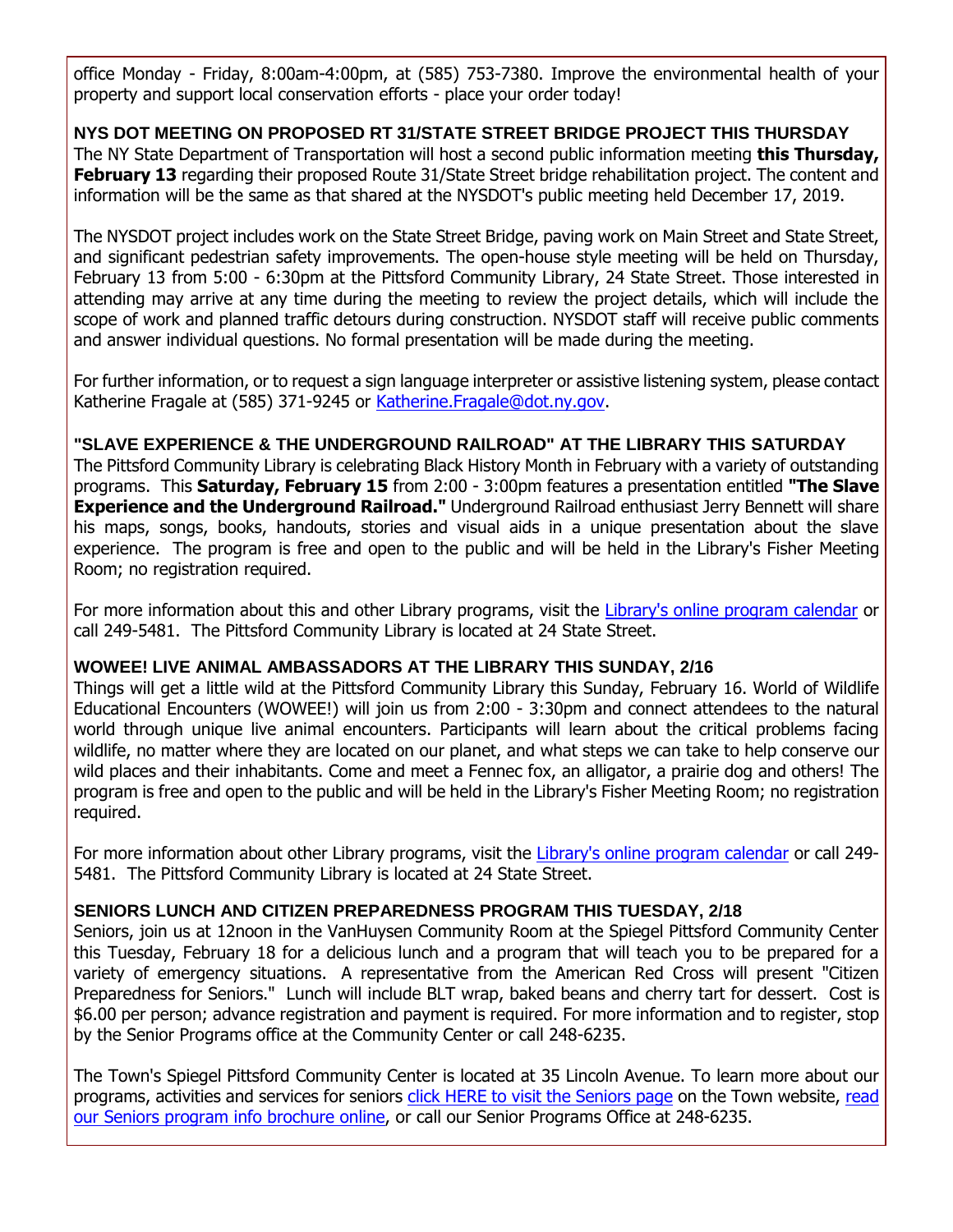**PTSA HONORARY LIFE MEMBERSHIP AWARD NOMINATIONS DUE THIS FRIDAY, FEBRUARY 14** The deadline for nominations for the Pittsford Central School District PTSA Honorary Life Membership Award is this Friday, February 14. The award is given annually to community members who go above and beyond work or volunteer expectations in service to Pittsford's youth. It is a chance to recognize those who make our community a better place for our children - that special teacher or school counselor, the librarian who created a special program to reach reluctant readers, the coach who encourages more than just a kid's athletic skills. The award honors those who have outstanding personal qualities, thereby serving as a role model for youth, and have shown continued availability and willingness to serve, directly or in an administrative capacity, the needs of youth over an extended period of time. Nominees do not have to be PTSA members nor Pittsford Central School District employees.

To learn more or to make a nomination, visit the PTSA Honorary Life Membership Award webpage [https://www.pittsfordptsa.net/lifemembershipaward.](http://r20.rs6.net/tn.jsp?f=001Z875Z-xlJyTHNT9NS47IYP6iNlXIM5lQE7VHS_rKQf2mpFLdgj_SKs6GSzBXvX25OssrfWg5pRKjHuFbhowOM8J02Agrd_vaut-N_C5iDefyceiCfCmsRYm4Qf0vQm7KCQikJTyc8Ys2Nd2QtQ8e1LHPqP8YOi6NSpRW7Y_CZ3zNVlUuOkq-xKRFKP4HgILxeodWc49cP2tNn8uhycUggltHWdY8BnvMv-v0OJy2V1geRJ1mXLQqWAvDNaLSfKbtV-_ghpiFeXJ9Trk6KgWyNjlkWoHVukh99CcWf_1Ph9dKyWSfmnXjJBm5akz-eDkv&c=piFAXblsKB5NB4c65cFz_Cb9RpnuqYnENYTcsOgnIkiDBnUdTm1gqA==&ch=KbQHd0DHVZRS0URXFUxuHouN65VjXm_m5JZePKcTp-dWMw2nouCxAw==) Preliminary nominations are due by February 15. Award recipients will be honored in a special ceremony on Tuesday, April 28 at 7:00 p.m. at the Mendon High School Auditorium. The ceremony is open to the public.

#### **VARIETY OF FOOD AND BEVERAGES TO HIGHLIGHT "A TASTE OF PITTSFORD" MARCH 9**

Tickets are now on sale for the 17th annual "A Taste of Pittsford," presented by the Rotary Club of Pittsford and featuring a variety of tastings from area restaurants, caterers, wineries and breweries.

The charity fundraising event is March 9 from 6 to 8:30 p.m. at the Shults Center at Nazareth College and also will include a silent auction, door prizes and visits from celebrity guests. Valet parking will be available at the event.

"We always look forward to this event as it helps jump start spring by gathering with friends and neighbors over some of the finest food and beverages in the area," said Jim Murphy, coordinator of the event for Pittsford Rotary. "This is our largest fund-raiser of the year with proceeds helping to support community organizations through the Pittsford Rotary Foundation. Our foundation supports such organizations as the Pittsford Food Cupboard, the Pittsford Volunteer Fire Association, the Cub Scouts, Little League, and Saint's Place, among others. We also provide scholarships for students."

Tickets are \$45 each and are available at the Pittsford branch of Canandaigua National Bank and Trust at 18 State Street; the Pittsford location of the Pittsford Federal Credit Union at 20 Tobey Village Road; Forsythe Jewelers at 66 Monroe Avenue in Pittsford, next to Talbots; and Mostly Clay in Schoen Place. Tickets also are available online at [PittsfordRotaryClub.org.](http://r20.rs6.net/tn.jsp?f=001Z875Z-xlJyTHNT9NS47IYP6iNlXIM5lQE7VHS_rKQf2mpFLdgj_SKvGOa7T2T9gqcgn_KwgGxmlvL76q5klHuZadLuS1khuGVJtnWxfF10yFIP8kiHf9nMnM69fq7YqCUjSiKg3_o32T24Z1jqJx4Sk4aNwMDS6pQcmTtvwRKPXdZv69tcd5k_hH3f82qyyKVvOanXA4udhUWwavTeHZ_wq3TmH6rCCTfslv6gAqQDRZfw3wxL2G2DXZ69KG0aUJMBEUk1l2YgpPhUWVTl__0ibA-VWLFNTcF8JnWAwOxeA=&c=piFAXblsKB5NB4c65cFz_Cb9RpnuqYnENYTcsOgnIkiDBnUdTm1gqA==&ch=KbQHd0DHVZRS0URXFUxuHouN65VjXm_m5JZePKcTp-dWMw2nouCxAw==) Packages of eight tickets are offered at a discount for \$300.

#### **REMINDERS**

#### **JOB OPPORTUNITY: CHILD WATCH COUNSELOR, RECREATION DEPARTMENT Applications due February 21**

The Town of Pittsford's Recreation Department is seeking candidates to fill a part-time Child Watch Counselor position.

This is an aide position that assists recreation staff with program activities for Child Watch participants (ages 18 months - 5 years). Responsibilities include assisting with supervision and instruction for games and arts and crafts. Experience working with children is preferred.

Candidates must have completed at least two (2) years of high school and should have a working knowledge of a variety of recreational games, arts and crafts, and sports. Program hours are Monday - Friday, 8:30am - 1:00pm; with working hours one to two days per week, as needed. Find a complete job description and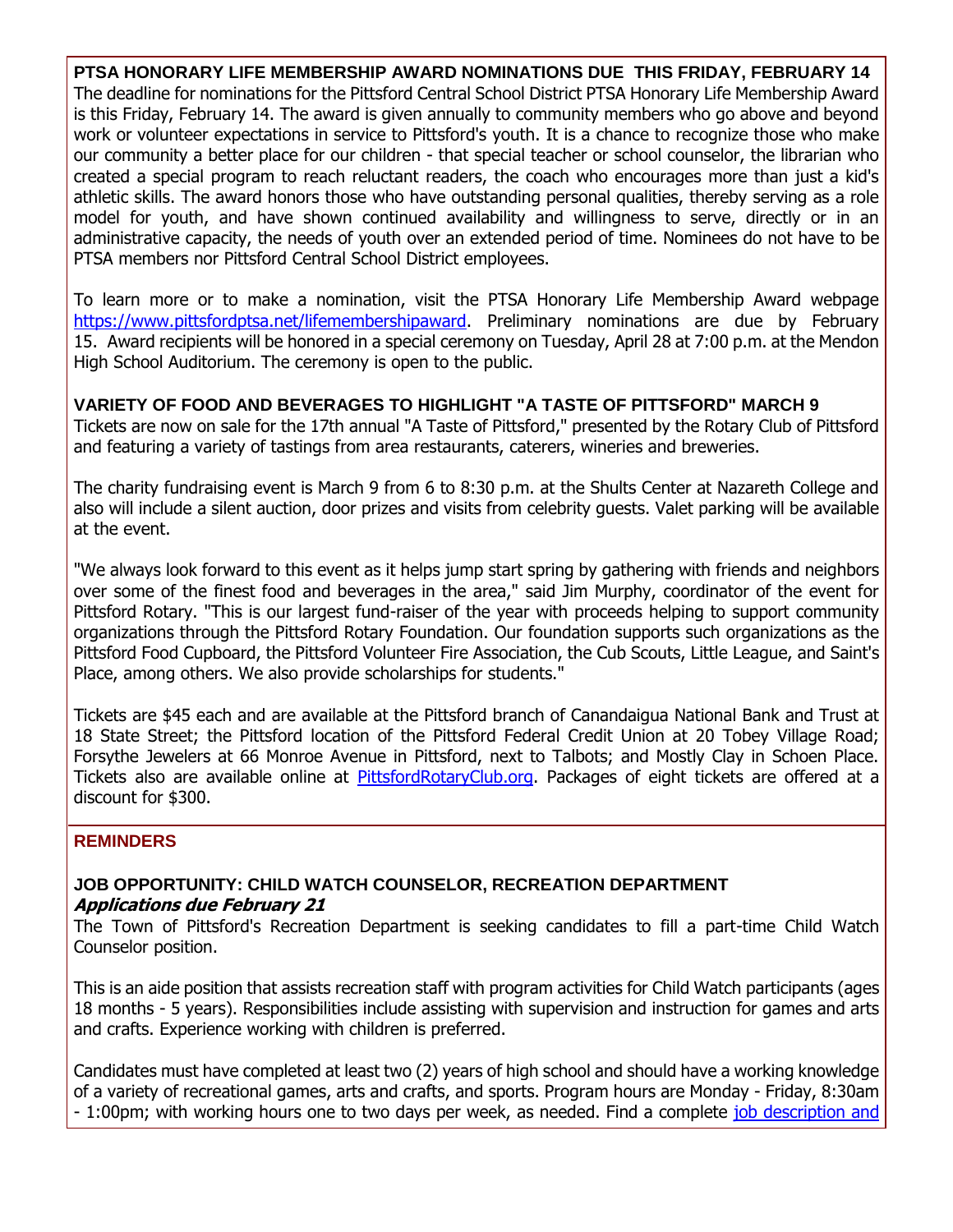[application information here](http://r20.rs6.net/tn.jsp?f=001Z875Z-xlJyTHNT9NS47IYP6iNlXIM5lQE7VHS_rKQf2mpFLdgj_SKiiBBZR8l3Id0BBdB8YlN9Py7ZQB2-N_4bgReUes_U4frohfFqvn4RTcf57YyxQnvMFBjg7P2eaymNZUmV5HMo7l95-PDttfdL9pI8GEECelD5ktHPuo5rqeYpThCSuQui-XFhBl6uh1y8stR78Aq7JLSDMxOGlq5SIjha8vaQgAH5MHwPWEdVB4ntrbqRM-l42av0Dp6v6UZq1pN0BO98XRc6BHVDLSRLpnNDrWY3gixyMw5wr4yzTscEPvhYRhfyPNEwspaobeArdXYAy4zvqAKmSbFGVn--PGe1N61mPUDw_dRNYGFLaON6Aieg6YctHpa14AYJKNjeSspaCDcvn4DJK9qhnmUtgBjDT7Cvr6&c=piFAXblsKB5NB4c65cFz_Cb9RpnuqYnENYTcsOgnIkiDBnUdTm1gqA==&ch=KbQHd0DHVZRS0URXFUxuHouN65VjXm_m5JZePKcTp-dWMw2nouCxAw==) or visit the [Employment Opportunities page](http://r20.rs6.net/tn.jsp?f=001Z875Z-xlJyTHNT9NS47IYP6iNlXIM5lQE7VHS_rKQf2mpFLdgj_SKrbz7TOQG3UpR7ceulJv_zpLClX_xzBRF5m5S2tyO2GQxl5QIkybezjmaM2qXXO_3e5FIYGv-vp08wJABbFXZlgHGVSQyd3_pPdwbzZTKyaU6i9O2Z0iFTxM5_SmL87EtJaUhKVNgroCN6B2Jm4yOgPbJMoYoJkUHHTgmlxsvkfRE9eVfQu9bAm1pFHBMtyfEw2jIn7xW5SZGjy_d9ijtIcw9njbGFir4xqO3XkWobmY-KBsaoq6KWOQjcZUYoNDmgx7JJGtOBRD29UrHP4NPLFVCGy-0Q-XQVLbJEquzPL0&c=piFAXblsKB5NB4c65cFz_Cb9RpnuqYnENYTcsOgnIkiDBnUdTm1gqA==&ch=KbQHd0DHVZRS0URXFUxuHouN65VjXm_m5JZePKcTp-dWMw2nouCxAw==) link under the "Contact Us" tab on the Town website, [www.townofpittsford.org.](http://r20.rs6.net/tn.jsp?f=001Z875Z-xlJyTHNT9NS47IYP6iNlXIM5lQE7VHS_rKQf2mpFLdgj_SKiaPQNjKPvEaQ37ujhmK9EUZXjs1B7LjGs3FXxdpmqZjv5WA6GjsuAptegZNDNrRnA8e3cxGllg0XKkQnmy0cn7lEDVCMPwsMOLyN8uM-yUz8aL9bOTmoH4lUPH2qB-LT4uj15_2-056Rq3vDrC5Uhs54PKvmi3Pnrh2UAmD5nrdhisQcsCbmhFveSl_d7pA7PfnD1uoiA8riZtjUV3n8LYYfcUDoE4LAwle651-Gm-nTexMtsS5Irk=&c=piFAXblsKB5NB4c65cFz_Cb9RpnuqYnENYTcsOgnIkiDBnUdTm1gqA==&ch=KbQHd0DHVZRS0URXFUxuHouN65VjXm_m5JZePKcTp-dWMw2nouCxAw==) The application deadline is February 21.

#### **REFUSE DISTRICT ENROLLMENT FOR 2021 UNDERWAY THROUGH APRIL 30**

In response to interest expressed by residents, the Town has enabled residents to create refuse districts for their neighborhoods. Creating a refuse district means significantly lower cost to residents for trash collection and would reduce garbage truck traffic on residential streets to one visit, once a week. Setting up a Refuse District and setting the boundaries of the district are entirely up to the residents of a district this is an optional program. The residents decide the boundaries of the district, then inform the Town of their decision. The Town will guide interested residents through the process. In 2019, five neighborhoods completed the process and enabled their refuse districts for 2020. **January 1 - April 30, 2020 is the enrollment period for setting up a refuse district that will begin service in 2021.** Find complete information about setting up a Refuse District at [www.townofpittsford.org/refuse-districts.](http://r20.rs6.net/tn.jsp?f=001Z875Z-xlJyTHNT9NS47IYP6iNlXIM5lQE7VHS_rKQf2mpFLdgj_SKp1b_ejrO34NFd7-GTTil_HE5D8a2SNharEbYNMKEsY55h6NfkinDIQdU9W-HZgbqRIESQ05N1pxV3K4lI-0nW3O9_tCD4LE17stMNjTEZ3XFt9QQeqGMnYinqk3qSpaRA_rhQDbNydRUtsYjVB6Dr-jYygWR2KgHx3NdiQVu68qdH0fC-X_BXzEnrkaKKsBZARK9vK7vil1P7jhNE6yg7h0Fi5_fksgGNYa4R3QayVofSP3kdJwjSI9EPRMGGJ-fzfRDZXopaYA&c=piFAXblsKB5NB4c65cFz_Cb9RpnuqYnENYTcsOgnIkiDBnUdTm1gqA==&ch=KbQHd0DHVZRS0URXFUxuHouN65VjXm_m5JZePKcTp-dWMw2nouCxAw==)

#### **SEASONAL PARKING RESTRICTIONS IN EFFECT THROUGH APRIL 1, 2020**

In order to facilitate snow removal, Town of Pittsford seasonal parking restrictions are in effect from November 15 (this Friday) through April 1, 2020. Parking of any vehicle on public roads - including state highways and on the shoulder of all roads - is prohibited each year from November 15 through April 1 in all areas within the Town and outside of the Village. During this time, please don't park on or along public roads outside of the Village. Please note violators may be ticketed or towed.

When the snow flies, we need roadsides clear of vehicles so our plows can get through. This is especially true in neighborhoods, where the streets are narrower. Vehicles parked along the roadside can hinder plows accessing your neighborhood. Please help us keep our streets safe and accessible!

#### **EMERGENCY CLOSINGS INFORMATION**

In the case of major weather events or other emergencies, information about facility closings and program/event cancellations will be announced on the Town's website [www.townofpittsford.org,](http://townofpittsford.org/?utm_source=eNews+2-12-20&utm_campaign=eNews+02-12-20&utm_medium=email) [Facebook](https://www.facebook.com/pages/Town-of-Pittsford/139082619464200)  [page Town of Pittsford,](https://www.facebook.com/pages/Town-of-Pittsford/139082619464200) and [Twitter feed @pittsfordtown,](http://r20.rs6.net/tn.jsp?f=001Z875Z-xlJyTHNT9NS47IYP6iNlXIM5lQE7VHS_rKQf2mpFLdgj_SKhuzD9Hu1dZ19jpJWtddwu5Pe3ZgAPQJ43RmQhSAdh_XFb-v8655ThGDVGHnu93VHoEeqhyWK1jYha61aYW2MTp3HynJ5v3Fdr79nqcXtC0v3-Bm0PHZ_mbZ3TPWVvEKkA==&c=piFAXblsKB5NB4c65cFz_Cb9RpnuqYnENYTcsOgnIkiDBnUdTm1gqA==&ch=KbQHd0DHVZRS0URXFUxuHouN65VjXm_m5JZePKcTp-dWMw2nouCxAw==) as well as on local television and radio stations and Pittsford's [Cable TV 12 Channel 1303 government access station.](http://townofpittsford.org/home-channel12?utm_source=eNews+2-12-20&utm_campaign=eNews+02-12-20&utm_medium=email) TV-12 Channel 1303 announcements can be viewed live any time via the [TV-12 Channel 1303 page on the Town website.](http://townofpittsford.org/home-channel12?utm_source=eNews+2-12-20&utm_campaign=eNews+02-12-20&utm_medium=email)

#### **ASL INTERPRETER AT TOWN BOARD MEETINGS**

The Town of Pittsford provides an American Sign Language interpreter at every meeting of the Pittsford Town Board, to interpret for those who need this service.

#### **UPCOMING COMMUNITY ACTIVITIES IN PITTSFORD**

 [Taste of Pittsford,](http://r20.rs6.net/tn.jsp?f=001Z875Z-xlJyTHNT9NS47IYP6iNlXIM5lQE7VHS_rKQf2mpFLdgj_SKln4lXRYLzjcpwzterK-pwWNrnGLVmLPH08j_Vs4H370Uxq3a1WChO0MWZN3FHGo7DMl5nbUzjWjq39AXf6zm6I9gG3NLwFP3GrTDnN-5B6w_Dd0SG0o0G_eiC-hUXnogRqP_oQkTfuDOpKnVa7cgd1q5ACplwEjHgFJnlbUN5bc_t8I6YNBZ9JESGuE3JP4WuaXEY_KRtOAiuBTkXJKoOLaXbHCBq3GLip7MZ_iT8aMQWWu7GBMGJ8=&c=piFAXblsKB5NB4c65cFz_Cb9RpnuqYnENYTcsOgnIkiDBnUdTm1gqA==&ch=KbQHd0DHVZRS0URXFUxuHouN65VjXm_m5JZePKcTp-dWMw2nouCxAw==) Monday, 3/9, 6-8:30pm, Nazareth College's Shults Center, 4245 East Avenue; featuring a variety of tastings from area restaurants, caterers, wineries and breweries plus live music, door prizes and silent auction; proceeds to benefit Rotary's many local charitable efforts. Advance ticket sales only; more information and tickets online at [www.pittsfordrotaryclub.org](http://r20.rs6.net/tn.jsp?f=001Z875Z-xlJyTHNT9NS47IYP6iNlXIM5lQE7VHS_rKQf2mpFLdgj_SKln4lXRYLzjcpwzterK-pwWNrnGLVmLPH08j_Vs4H370Uxq3a1WChO0MWZN3FHGo7DMl5nbUzjWjq39AXf6zm6I9gG3NLwFP3GrTDnN-5B6w_Dd0SG0o0G_eiC-hUXnogRqP_oQkTfuDOpKnVa7cgd1q5ACplwEjHgFJnlbUN5bc_t8I6YNBZ9JESGuE3JP4WuaXEY_KRtOAiuBTkXJKoOLaXbHCBq3GLip7MZ_iT8aMQWWu7GBMGJ8=&c=piFAXblsKB5NB4c65cFz_Cb9RpnuqYnENYTcsOgnIkiDBnUdTm1gqA==&ch=KbQHd0DHVZRS0URXFUxuHouN65VjXm_m5JZePKcTp-dWMw2nouCxAw==) or purchase at Forsythe Jeweler, Pittsford Federal Credit Union, or Canandaigua National Bank.

#### **TOWN OF PITTSFORD BOARD MEETINGS**

- **Parks and Recreation Board**, Thursday, 2/13, 6:30pm, Paul M. Spiegel Pittsford Community Center, 35 Lincoln Avenue
- **Design Review & Historic Preservation Board**, Thursday, 2/13, 6:45pm, Public Meeting Room, Town Hall (lower level), 11 South Main Street
- **Zoning Board of Appeals**, Monday, 2/17, 7:00pm, Public Meeting Room, Town Hall (lower level), 11 South Main Street